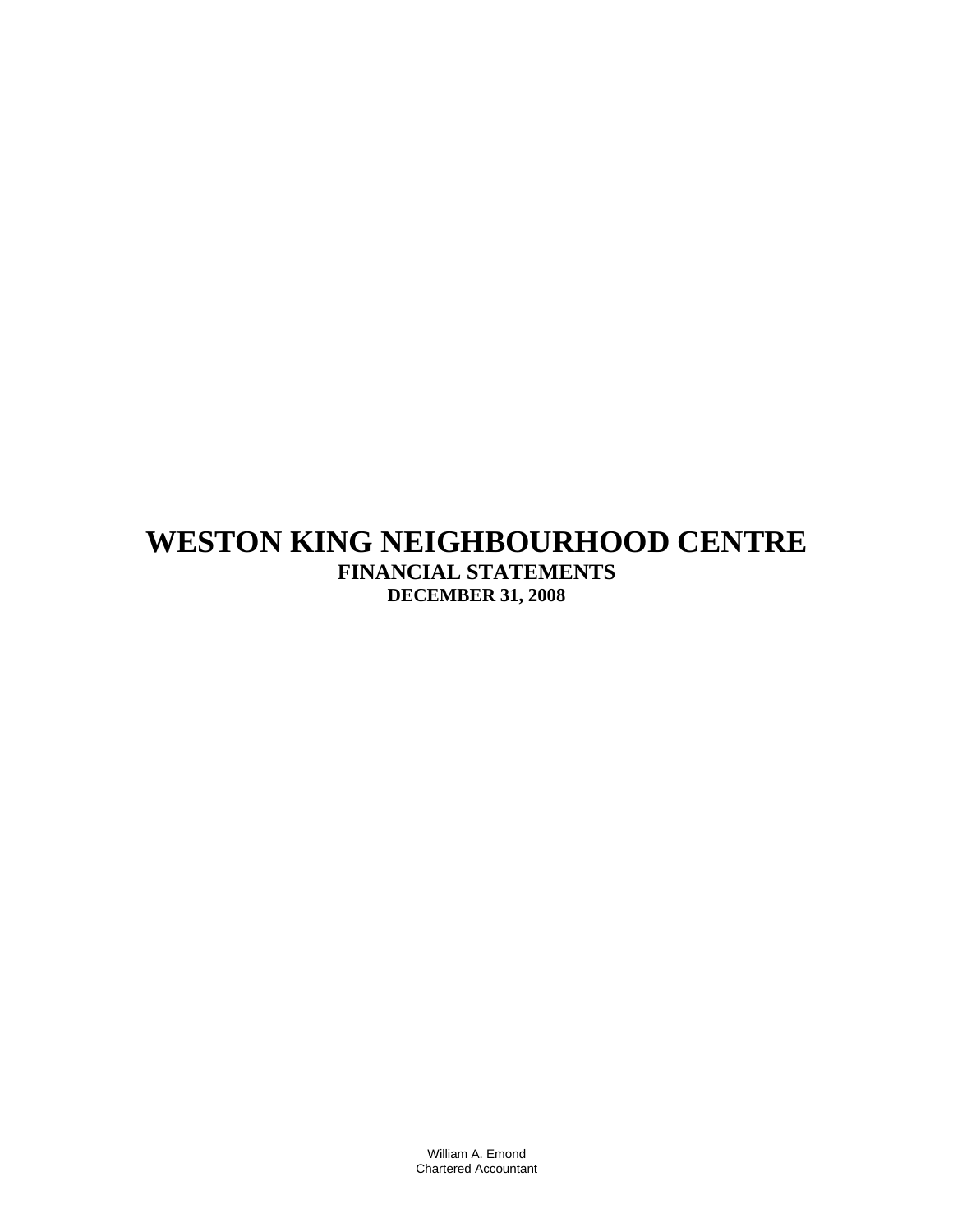# **WESTON KING NEIGHBOURHOOD CENTRE**

# **December 31, 2008**

### **Contents**

|                                                          | Page |
|----------------------------------------------------------|------|
| <b>Auditor's Report</b>                                  |      |
| <b>Financial Statements</b>                              |      |
| <b>Balance Sheet</b>                                     | 2    |
| Statement of Operations and Excess Revenue over Expenses | 3    |
| <b>Notes to Financial Statements</b>                     |      |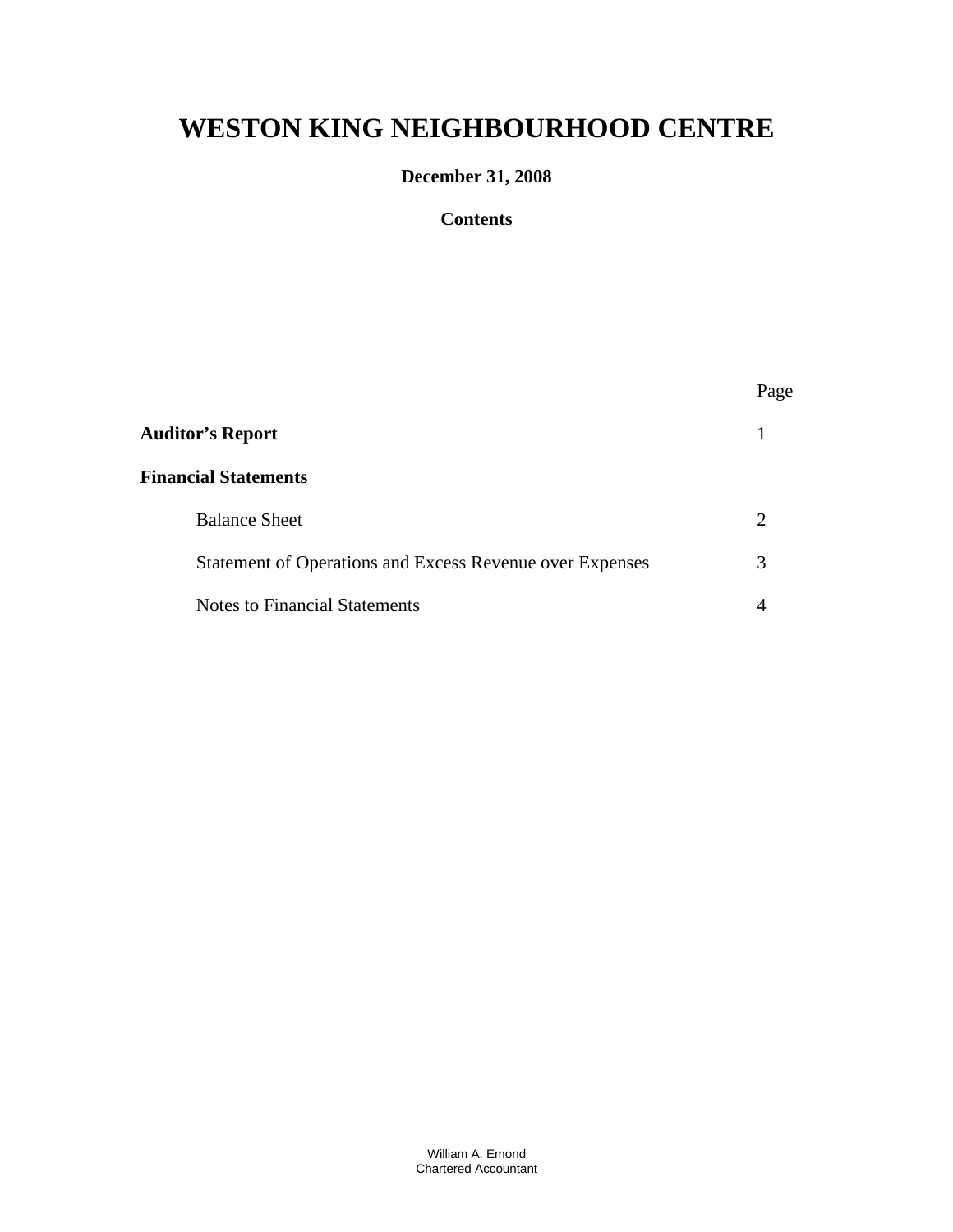5770 HURONTARIO STREET, SUITE 601, MISSISSAUGA, ONTARIO, L5R 3G5 - PHONE 905-507-1012 – FAX 905-507-0384

\_\_\_\_\_\_\_\_\_\_\_\_\_\_\_\_\_\_\_\_\_\_\_\_\_\_\_\_\_\_\_\_\_\_\_\_\_\_\_\_\_\_\_\_\_\_\_\_\_\_\_\_\_\_\_\_\_\_\_\_\_\_\_\_\_\_\_\_\_\_\_

#### **Auditor's Report**

To the Directors of:

Weston King Neighbourhood Centre

I have audited the balance sheet of Weston King Neighbourhood Centre as at December 31, 2008 and the statements of operation and excess revenue over expenses for the year then ended. These financial statements are the responsibility of the organization's management. My responsibility is to express an opinion on these financial statements based on my audit.

I conducted my audit in accordance with Canadian Generally Accepted Auditing Standards. Those standards require that I plan and perform an audit to obtain reasonable assurance whether the financial statements are free of material misstatement. An audit includes examining, on a test basis, evidence supporting the amounts and disclosures in the financial statements. An audit also includes assessing the accounting principles used and significant estimates made by management, as well as evaluating the overall financial statement presentation.

In my opinion, these financial statements present fairly, in all material respects, the financial position of the organization as at December 31, 2008 and the results of its operations for the year then ended in accordance with generally accepted accounting principles.

W. a. Emand

March 27, 2009 Chartered Accountant

Mississauga, Ontario William A. Emond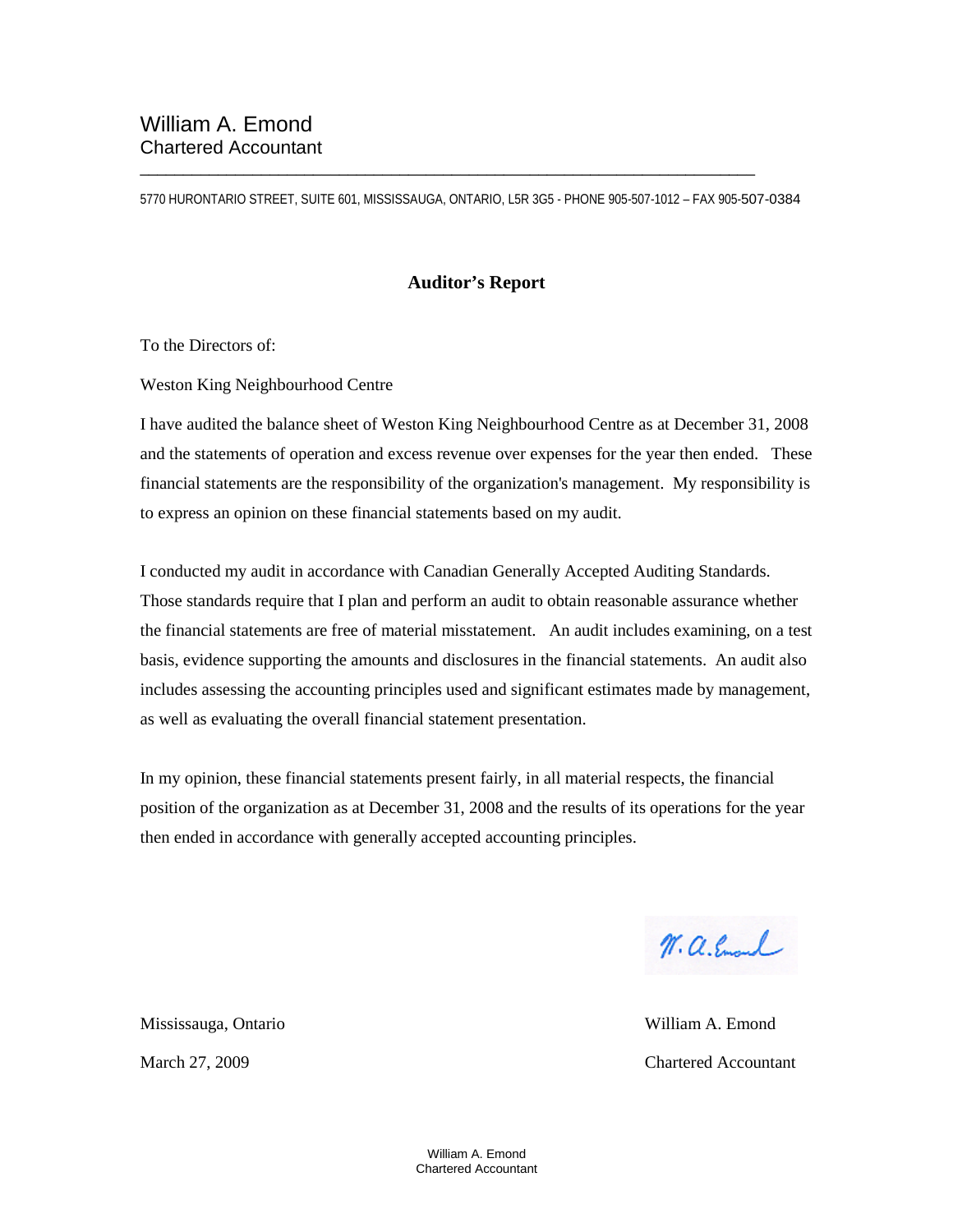## **Balance Sheet**

# **As at December 31, 2008**

|                                                 |                 | 2008       |
|-------------------------------------------------|-----------------|------------|
| <b>Assets</b>                                   |                 |            |
| <b>Current</b>                                  |                 |            |
| Cash - encumbered                               | \$              | 95,872.00  |
| - unencumbered                                  | \$              | 17,789.00  |
| <b>Short Term Investments</b>                   | \$              | 12,480.00  |
| PrePaid                                         | \$              | 745.00     |
|                                                 | $\mathcal{S}$   | 126,886.00 |
|                                                 |                 |            |
| <b>Liabilities &amp; Surplus</b>                |                 |            |
| <b>Current</b>                                  |                 |            |
| Deferred Grants - City of Toronto - HPI         | \$              | 25,155.00  |
| - Toronto West Presbetery                       | \$              | 12,000.00  |
| - Trillium                                      | \$              | 19,488.00  |
| - YCS AIDS                                      | \$              | 39,525.00  |
|                                                 | \$              | 96,168.00  |
| <b>Surplus</b>                                  |                 |            |
| <b>Unrestricted Surplus - Beginning of Year</b> | \$              | 25,096.00  |
| <b>Current Excess of Revenue over Expenses</b>  | \$              | 5,622.00   |
| <b>Unrestricted Surplus - End of Year</b>       | $\overline{\$}$ | 30,718.00  |
|                                                 | \$              | 126,886.00 |

# **Approved on Behalf of Board**

 $RU$ dd

\_\_\_\_\_\_\_\_\_\_\_\_\_\_\_\_\_\_\_\_\_\_\_\_\_\_\_\_\_\_\_\_ Director, President

\_\_\_\_\_\_\_\_\_\_\_\_\_\_\_\_\_\_\_\_\_\_\_\_\_\_\_\_\_\_\_\_ Director, Treasurer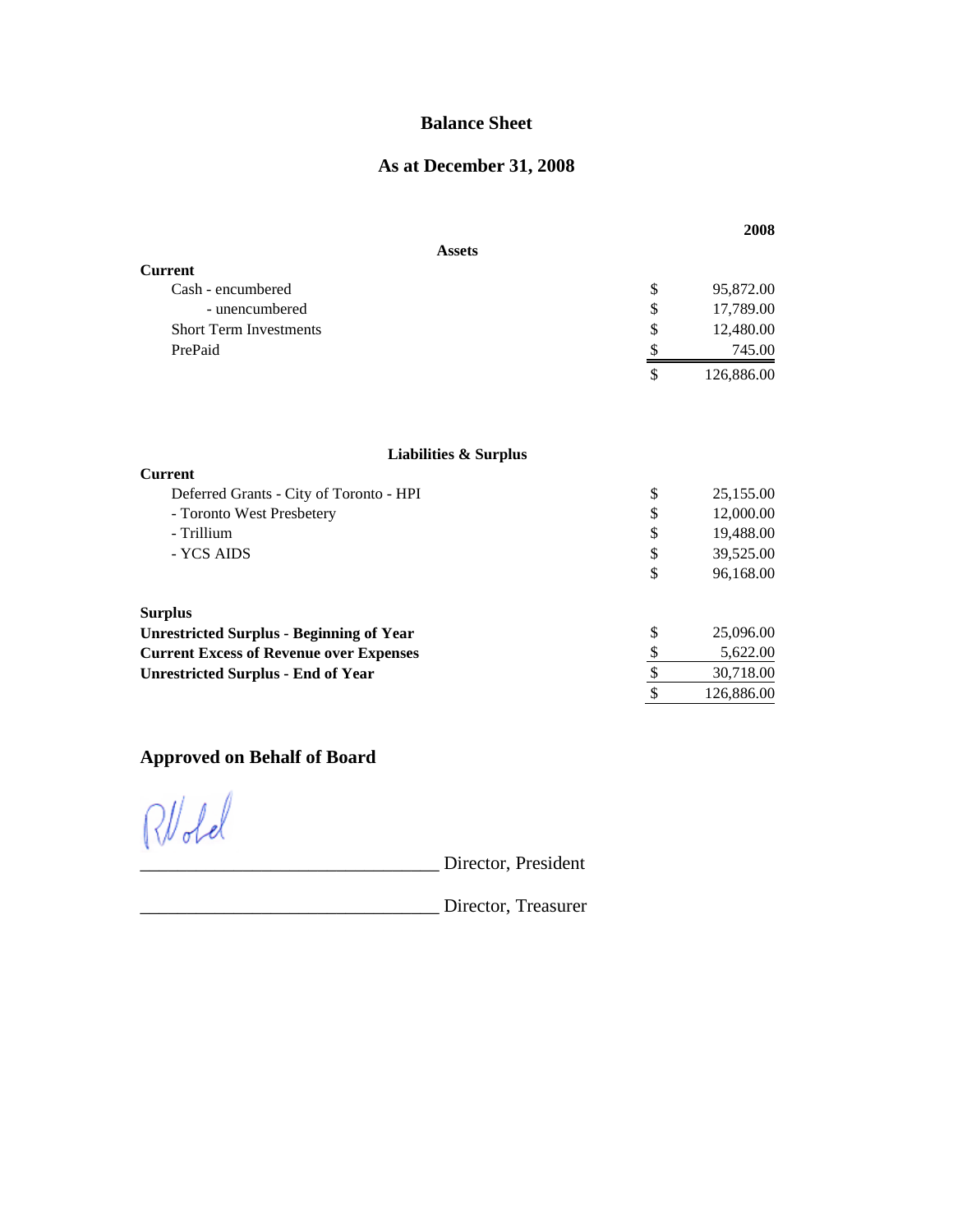# **Statement of Income and Surplus**

# **For the year ended December 31, 2008**

| <b>REVENUE</b>                           |                   |            |
|------------------------------------------|-------------------|------------|
| Grant - City of Toronto - AIDS - 2007/08 | \$                | 21,514.00  |
| - AIDS 2008/09                           | \$                | 10,862.00  |
| - Trillium Foundation                    | \$                | 20,712.00  |
| $-HPI$                                   | \$                | 54,845.00  |
| $- HIF$                                  | \$                | 57,370.00  |
| - Tor Wes Pres                           | \$                | 9,000.00   |
| Donations                                | \$                | 7,955.00   |
| Donations - In Kind                      | \$                | 45,000.00  |
| <b>Interest Income</b>                   | $\frac{1}{2}$     | 480.00     |
|                                          | $\overline{\$}$   | 227,738.00 |
| <b>EXPENSES</b>                          |                   |            |
| Rent                                     | \$                | 45,000.00  |
| AIDS - Harm Reduction Salary             | \$                | 22,552.00  |
| HIF - Drop In Worker                     | \$                | 32,396.00  |
| Trillium - Food Coord                    | \$                | 12,080.00  |
| Trillium - Air Cond                      | \$                | 15,000.00  |
| Program Support - HIF                    | \$                | 16,492.00  |
| Program Support - AIDS                   | \$                | 7,562.00   |
| <b>Summer Student</b>                    | \$                | 2,181.00   |
| Prev Food Coord                          | \$                | 937.00     |
| HPI - Kitchen Construction               | \$                | 54,845.00  |
| Audit                                    | \$                | 2,205.00   |
| Office - Telephone                       | \$                | 797.00     |
| - Expenses                               | \$                | 1,634.00   |
| - Computer Repair                        | \$                | 50.00      |
| - Internet                               | \$                | 978.00     |
| Caretaker                                | \$                | 2,600.00   |
| <b>Utilities</b>                         | \$                | 1,728.00   |
| Insurance                                | \$                | 1,350.00   |
| Drop In Phone                            | \$                | 812.00     |
| <b>Fund Raising Expense</b>              | \$                | 500.00     |
| <b>Education and Training</b>            | $\boldsymbol{\$}$ | 245.00     |
| <b>AGM</b> Expense                       | \$                | 45.00      |
| <b>Bank Charges</b>                      | \$                | 13.00      |
| Photocopy                                | \$                | 114.00     |
|                                          | \$                | 222,116.00 |
| <b>Excess Revenue over Expenses</b>      | \$                | 5,622.00   |

#### **2008**